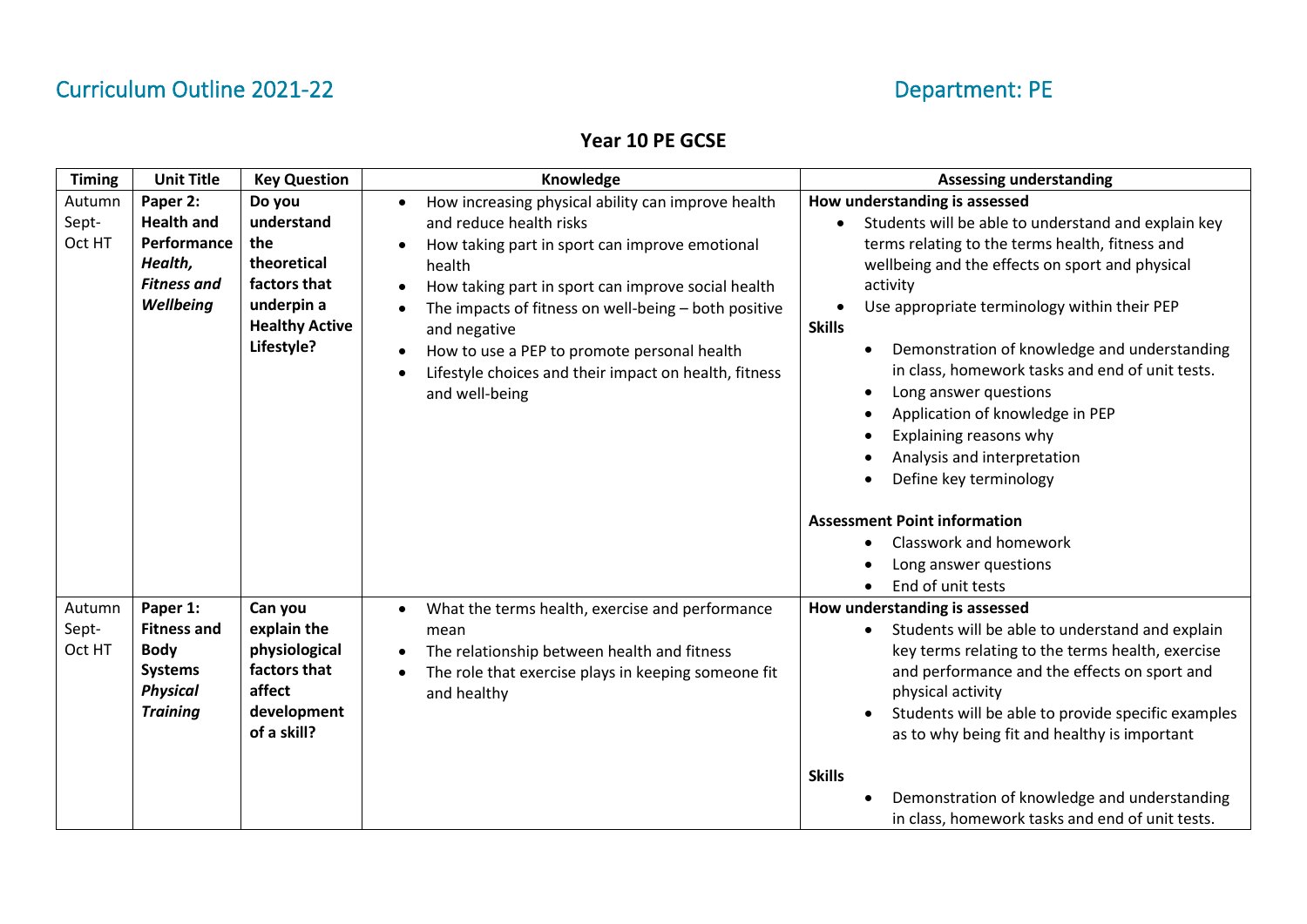|                   |                                                                             |                                                                   |                                                                                                                                                                                           | Explaining reasons why<br>$\bullet$                                                                                                                                                                                                                                                                                                                                                                                                                    |
|-------------------|-----------------------------------------------------------------------------|-------------------------------------------------------------------|-------------------------------------------------------------------------------------------------------------------------------------------------------------------------------------------|--------------------------------------------------------------------------------------------------------------------------------------------------------------------------------------------------------------------------------------------------------------------------------------------------------------------------------------------------------------------------------------------------------------------------------------------------------|
|                   |                                                                             |                                                                   |                                                                                                                                                                                           | Analysis and interpretation                                                                                                                                                                                                                                                                                                                                                                                                                            |
|                   |                                                                             |                                                                   |                                                                                                                                                                                           | Define key terminology                                                                                                                                                                                                                                                                                                                                                                                                                                 |
| Autumn<br>Nov-Dec | Paper 2:<br><b>Health and</b><br>Performance<br><b>Sports</b><br>Psychology | Can you<br>explain the<br>psychological<br>factors that<br>affect | How to classify sports skills as open/closed,<br>$\bullet$<br>basic/complex and low organisation/high<br>organisation<br>Practice structures - massed, distributed, fixed and<br>variable | <b>Assessment Point information</b><br>Classwork and homework<br>$\bullet$<br>Long answer questions<br>End of unit tests<br>How understanding is assessed<br>Students will be able to understand and explain<br>$\bullet$<br>how to classify different sports skills.<br>Students will be able to explain why different<br>$\bullet$<br>practice structures are used.                                                                                  |
|                   |                                                                             | development                                                       | How to apply these to choose the best practice to                                                                                                                                         | Students will be able explain how a range of skills<br>$\bullet$                                                                                                                                                                                                                                                                                                                                                                                       |
|                   |                                                                             | of a skill?                                                       | develop a range of skills                                                                                                                                                                 | can be developed.                                                                                                                                                                                                                                                                                                                                                                                                                                      |
|                   |                                                                             |                                                                   |                                                                                                                                                                                           | <b>Skills</b><br>Demonstration of knowledge and understanding<br>$\bullet$<br>in class, homework tasks and end of unit tests.<br>Explaining reasons why<br>$\bullet$<br>Define key terminology<br>$\bullet$<br>Analysis and interpretation<br>$\bullet$<br>Analysis and interpretation of graphs<br>$\bullet$<br><b>Assessment Point information</b><br>Classwork and homework<br>$\bullet$<br>Long answer questions<br>$\bullet$<br>End of unit tests |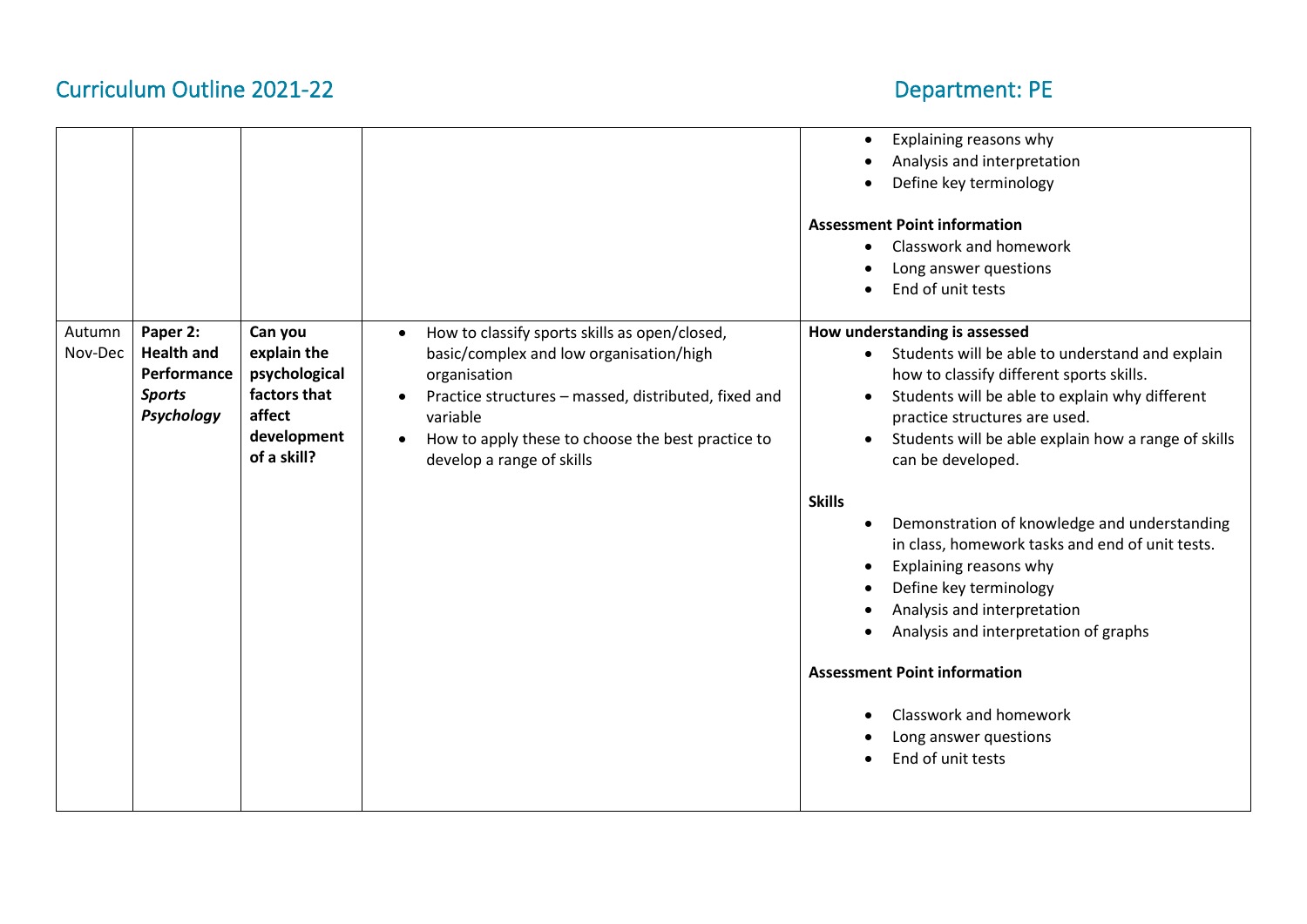| Autumn<br>Nov-Dec | Component<br>3: Practical                                                                       | Volleyball                                                                                                                                  | Understand what you will need to do for the<br>$\bullet$<br>practical component of the course<br>Understand what activities you can do<br>$\bullet$<br>Understand how you will be assessed and marked<br>on your practical performances<br>Understand how to prepare effectively for your<br>performances                                                                                                                                                                                                                                                                                                                                                                     | How understanding is assessed<br>Through practical demonstration and verbal<br>$\bullet$<br>theoretical understanding<br><b>Skills</b><br>Perform team based skills according to the<br>$\bullet$<br>assessment criteria.<br>Pupils will be assessed on two areas:<br>The performance of skills and techniques in<br>isolation/unopposed situations (/10)<br>Application of skills, techniques and decision making<br>under pressure during a conditioned practised and<br>conditioned/formal/competitive situation (/25)<br>Total: / 35<br>$\bullet$                                                                          |
|-------------------|-------------------------------------------------------------------------------------------------|---------------------------------------------------------------------------------------------------------------------------------------------|-------------------------------------------------------------------------------------------------------------------------------------------------------------------------------------------------------------------------------------------------------------------------------------------------------------------------------------------------------------------------------------------------------------------------------------------------------------------------------------------------------------------------------------------------------------------------------------------------------------------------------------------------------------------------------|--------------------------------------------------------------------------------------------------------------------------------------------------------------------------------------------------------------------------------------------------------------------------------------------------------------------------------------------------------------------------------------------------------------------------------------------------------------------------------------------------------------------------------------------------------------------------------------------------------------------------------|
|                   |                                                                                                 |                                                                                                                                             |                                                                                                                                                                                                                                                                                                                                                                                                                                                                                                                                                                                                                                                                               | <b>Assessment Point information</b><br>Internally marked and externally moderated.<br>$\bullet$                                                                                                                                                                                                                                                                                                                                                                                                                                                                                                                                |
| Spring<br>Jan-Feb | Paper 1:<br><b>Fitness and</b><br><b>Body</b><br><b>Systems</b><br>Anatomy<br>and<br>Physiology | Can you<br>identify and<br>explain the<br>structure and<br>function of<br>the body<br>system and<br>the effects on<br>physical<br>activity? | <b>Musculo-Skeletal System</b><br>The different functions of the skeleton and its<br>importance in physical activity<br>How bones and joints are classified<br>$\bullet$<br>The structure of the musculo-skeletal system<br>The different movement possibilities at joints within<br>the body<br>The role of ligaments and tendons and their<br>relevance to physical activity and sport<br>The classification and characteristics of muscle types<br>How the main muscles are used during physical<br>$\bullet$<br>activity<br>How the muscular system works with the skeleton<br>to allow participation in physical activity and sport.<br><b>Cardio-respiratory System</b> | How understanding is assessed<br>Students will be able to understand and explain the<br>structure and function of the musculo skeletal system<br>Students will be able to use specific examples to<br>explain how the musculo-skeletal system allows an<br>athlete to participate in sport and physical activity.<br>Students will be able to understand and explain the<br>structure and function of the cardio-respiratory<br>system.<br>Students will be able to use specific examples to<br>explain how the cardio-respiratory system allows an<br>athlete to participate in sport and physical activity.<br><b>Skills</b> |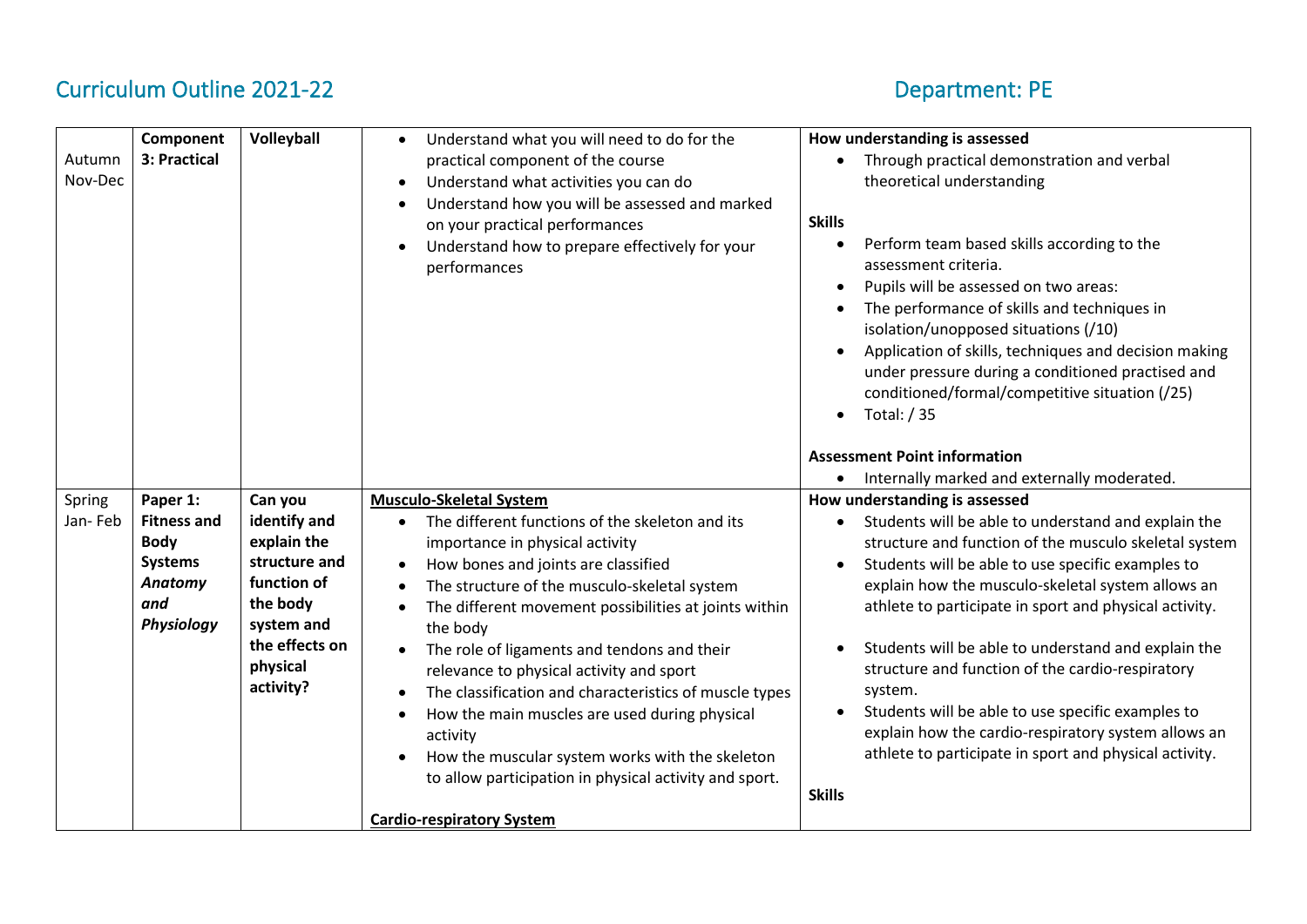|                         |                                                                                                 |                                                                                                                                             | The main functions and structure of the CV system<br>$\bullet$<br>and its role in physical activity<br>The structure of arteries, capillaries and veins<br>$\bullet$<br>How blood flows and is distributed<br>$\bullet$<br>The function and importance of blood<br>$\bullet$<br>The composition of air and how VC and TV impact<br>$\bullet$<br>on sporting activity<br>The location and role of parts of the respiratory<br>$\bullet$<br>system<br>The structure of the alveoli and the process of GE<br>$\bullet$<br>How the CV and the R systems work together to let<br>$\bullet$<br>us to take part in sport | Demonstration of knowledge and understanding<br>$\bullet$<br>in class, homework tasks and end of unit tests.<br>Label all muscles in the body<br>$\bullet$<br>Label all bones in the body<br>$\bullet$<br>Define key terminology<br>$\bullet$<br>Label the structure of the heart<br>$\bullet$<br>Explaining reasons why<br>Analysis and interpretation<br>Analysis and interpretation of graphs<br><b>Assessment Point information</b><br>Classwork and homework<br>Long answer questions<br>End of unit tests |
|-------------------------|-------------------------------------------------------------------------------------------------|---------------------------------------------------------------------------------------------------------------------------------------------|-------------------------------------------------------------------------------------------------------------------------------------------------------------------------------------------------------------------------------------------------------------------------------------------------------------------------------------------------------------------------------------------------------------------------------------------------------------------------------------------------------------------------------------------------------------------------------------------------------------------|-----------------------------------------------------------------------------------------------------------------------------------------------------------------------------------------------------------------------------------------------------------------------------------------------------------------------------------------------------------------------------------------------------------------------------------------------------------------------------------------------------------------|
| Spring<br>Feb-<br>March | Paper 1:<br><b>Fitness and</b><br><b>Body</b><br><b>Systems</b><br>Anatomy<br>and<br>Physiology | Can you<br>identify and<br>explain the<br>structure and<br>function of<br>the body<br>system and<br>the effects on<br>physical<br>activity? | <b>Aerobic and Anaerobic Exercise</b><br>How the body uses glucose and oxygen to release<br>$\bullet$<br>energy<br>How fats and carbohydrates give energy for<br>$\bullet$<br>different sorts of activity<br>Short and Long term effects of Exercise<br>Short term effects of physical activity and sport on:<br>$\bullet$<br>muscles; heart and respiratory system<br>How the R and CV systems work together so people<br>can take part in physical activity and recover from it<br>How to interpret graphs showing HR, SV and CO<br>$\bullet$<br>values at rest and during exercise.                            | How understanding is assessed<br>Students will be able to explain the difference<br>between aerobic and anaerobic exercise<br>Students will be able to explain the short and long<br>$\bullet$<br>term effects of exercise and the effects on the<br>body and participation in sport and physical<br>activity<br><b>Skills</b><br>Demonstration of knowledge and understanding<br>in class, homework tasks and end of unit tests.<br>Define key terminology<br>٠<br>Explaining reasons why<br>$\bullet$         |
|                         |                                                                                                 |                                                                                                                                             |                                                                                                                                                                                                                                                                                                                                                                                                                                                                                                                                                                                                                   | Analysis and interpretation<br>Analysis and interpretation of graphs<br><b>Assessment Point information</b>                                                                                                                                                                                                                                                                                                                                                                                                     |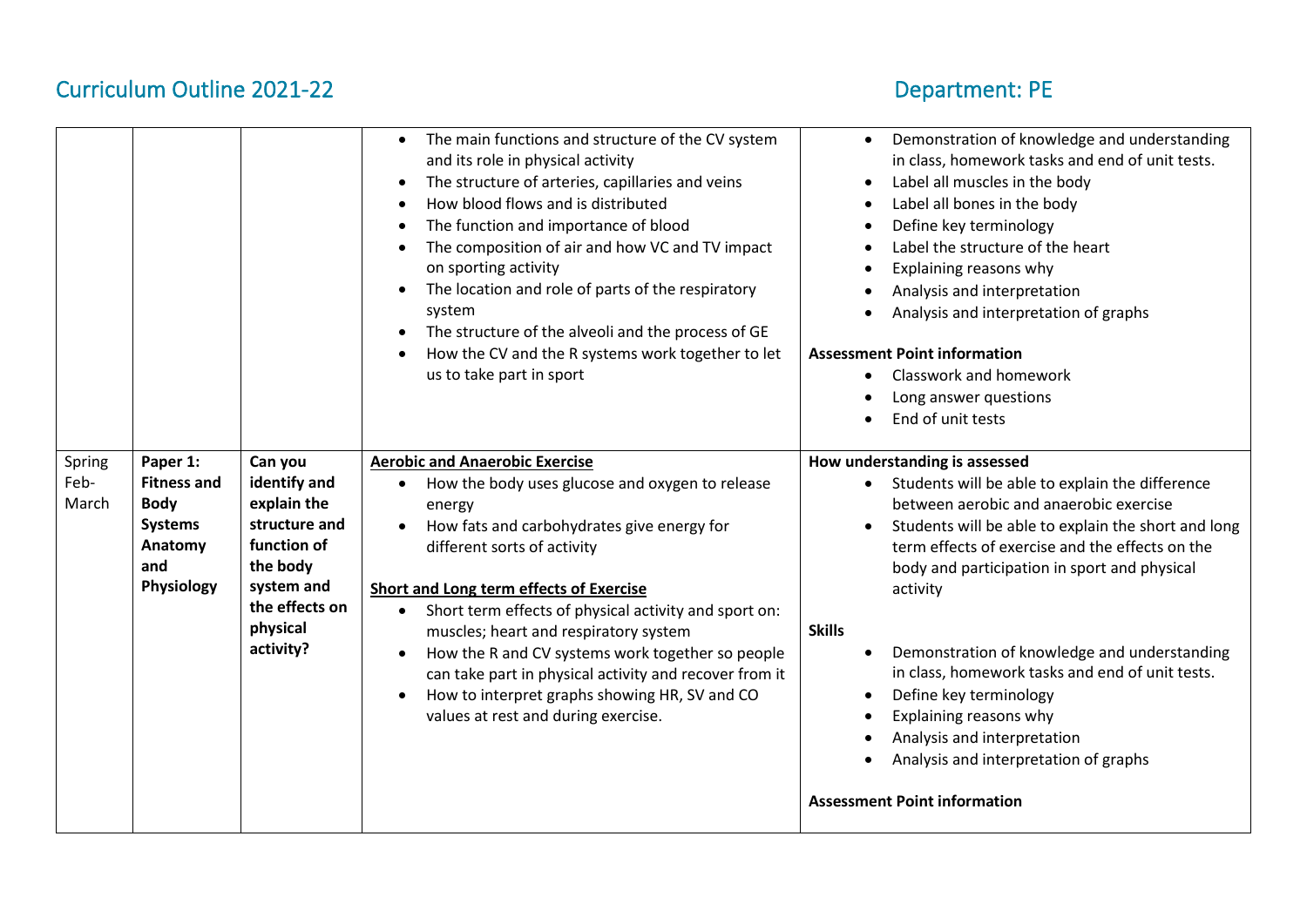|                         |                                                                                                       |                                                                                                  |                                                                                                                                                                                                                                                                                                                                                                                                                         | Classwork and homework<br>$\bullet$<br>Long answer questions<br>End of unit tests                                                                                                                                                                                                                                                                                                                                                                                      |
|-------------------------|-------------------------------------------------------------------------------------------------------|--------------------------------------------------------------------------------------------------|-------------------------------------------------------------------------------------------------------------------------------------------------------------------------------------------------------------------------------------------------------------------------------------------------------------------------------------------------------------------------------------------------------------------------|------------------------------------------------------------------------------------------------------------------------------------------------------------------------------------------------------------------------------------------------------------------------------------------------------------------------------------------------------------------------------------------------------------------------------------------------------------------------|
|                         |                                                                                                       |                                                                                                  | Data - Interpreting Graphs:<br>Look at a particular aspect of what is happening as<br>$\bullet$<br>an athlete exercises<br>Be able to make a quick visual comparison, between<br>$\bullet$<br>athletes or between sports<br>Look in more detail at where changes or issues<br>$\bullet$<br>occur, by analysing what is found on the graph                                                                               | How understanding is assessed<br>Lesson and homework tasks<br>End of unit tests<br><b>Skills</b><br>Producing graphs for PEP<br>$\bullet$<br>Interpret graphs during exam<br>Understanding and analysing a variety of different<br>graphs                                                                                                                                                                                                                              |
|                         |                                                                                                       |                                                                                                  |                                                                                                                                                                                                                                                                                                                                                                                                                         | <b>Assessment Point information</b><br>Mock exam / End of unit tests                                                                                                                                                                                                                                                                                                                                                                                                   |
| Summer<br>April-<br>May | Paper 1:<br><b>Fitness and</b><br><b>Body</b><br><b>Systems</b><br><b>Physical</b><br><b>Training</b> | Can you<br>explain how<br>injury and<br>drug use can<br>affect your<br>practical<br>performance? | Identify what a PAR-Q is, and how it is used in<br>$\bullet$<br>training<br>How to prevent injury through correct training,<br>warming up and cooling down, wearing appropriate<br>clothing, checking equipment and facilities, and<br>playing to the rules.<br>Some common injuries in sport and how to treat<br>$\bullet$<br>injuries: RICE<br>Performance-enhancing drugs and their positive and<br>negative effects | How understanding is assessed<br>Students will be able to explain why a PAR-Q is<br>important before completing a training<br>programme.<br>Students will be able to explain how injury can be<br>$\bullet$<br>prevented.<br>Students will be able to explain how to treat<br>$\bullet$<br>injuries<br>Students will be able to explain the difference<br>$\bullet$<br>between performance enhancing drugs and their<br>positive and negative effects<br><b>Skills</b> |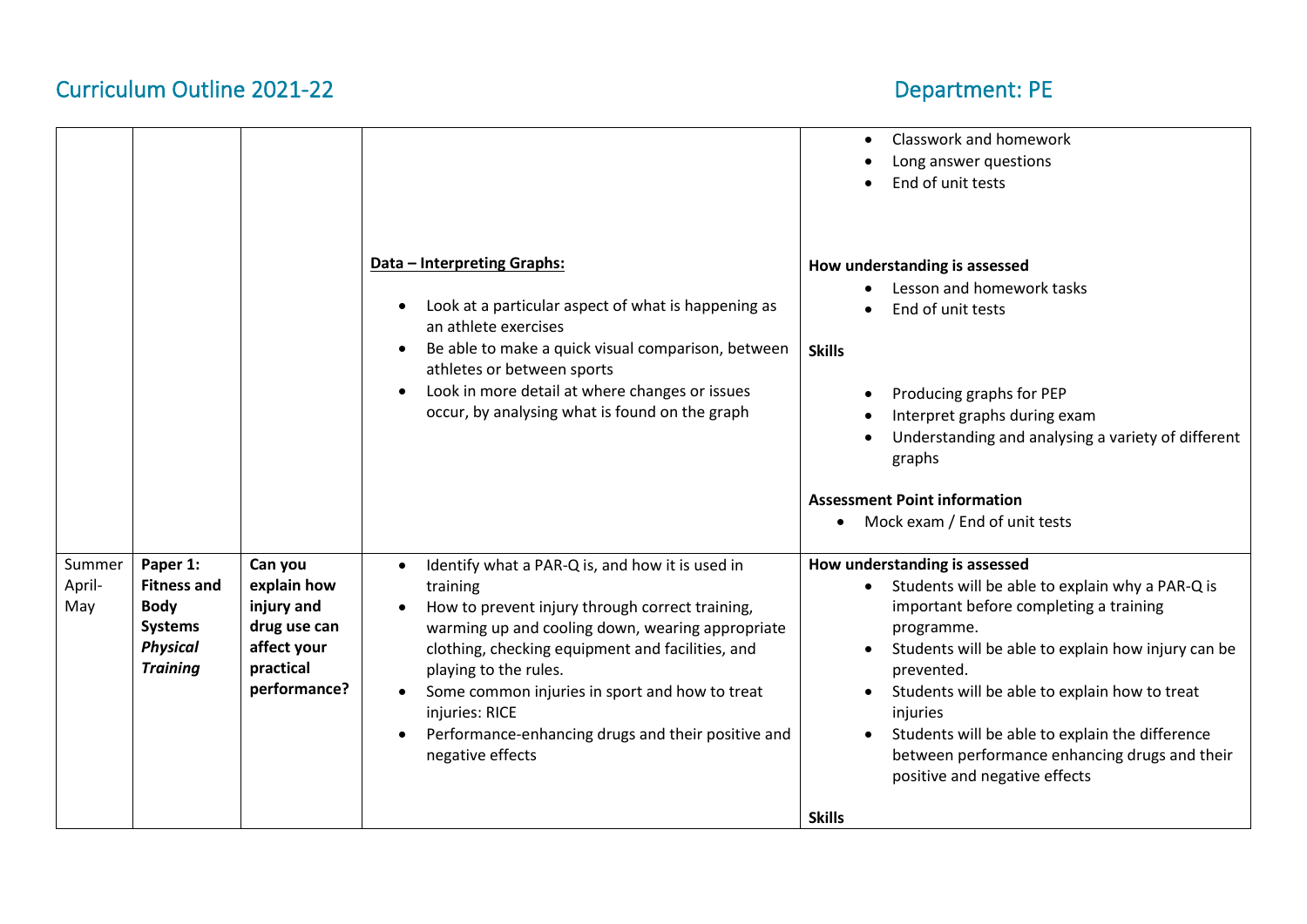|                          |                           |                                                       |                                                                                                                                                                                                                                                                                                                                     | Demonstration of knowledge and understanding<br>in class, homework tasks and end of unit tests.<br>Define key terminology<br>Explaining reasons why<br>Analysis and interpretation<br>Analysis and interpretation of graphs<br><b>Assessment Point information</b><br>Classwork and homework<br>Long answer questions<br>End of unit tests                                                                                                                                                                                                                                                                              |
|--------------------------|---------------------------|-------------------------------------------------------|-------------------------------------------------------------------------------------------------------------------------------------------------------------------------------------------------------------------------------------------------------------------------------------------------------------------------------------|-------------------------------------------------------------------------------------------------------------------------------------------------------------------------------------------------------------------------------------------------------------------------------------------------------------------------------------------------------------------------------------------------------------------------------------------------------------------------------------------------------------------------------------------------------------------------------------------------------------------------|
| Summer<br>April -<br>May | Component<br>3: Practical | <b>Athletics:</b><br><b>Track and</b><br><b>Field</b> | Understand what you will need to do for the<br>$\bullet$<br>practical component of the course<br>Understand what activities you can do<br>$\bullet$<br>Understand how you will be assessed and marked<br>$\bullet$<br>on your practical performances<br>Understand how to prepare effectively for your<br>$\bullet$<br>performances | How understanding is assessed<br>Through practical demonstration and verbal<br>theoretical understanding<br><b>Skills</b><br>Perform individual based skills according to the<br>assessment criteria.<br>Pupils will be assessed on two areas:<br>The performance of skills and techniques in<br>isolation/unopposed situations (/10)<br>Application of skills, techniques and decision making<br>under pressure during a conditioned practised and<br>conditioned/formal/competitive situation (/25)<br>Total: / 35<br>$\bullet$<br><b>Assessment Point information</b><br>Internally marked and externally moderated. |
| Summer                   | Paper 1:                  | Can you                                               | First, second and third class levers and how they are<br>$\bullet$                                                                                                                                                                                                                                                                  | How understanding is assessed                                                                                                                                                                                                                                                                                                                                                                                                                                                                                                                                                                                           |
| May -                    | <b>Fitness and</b>        | explain how                                           | used in physical activity and sport                                                                                                                                                                                                                                                                                                 | Students will be able to explain how first, second                                                                                                                                                                                                                                                                                                                                                                                                                                                                                                                                                                      |
| July                     | <b>Body</b>               | the lever                                             | How lever systems affect the range of movement                                                                                                                                                                                                                                                                                      | and third class levers are used in physical activity                                                                                                                                                                                                                                                                                                                                                                                                                                                                                                                                                                    |
|                          | <b>Systems</b>            | systems affect                                        | and their impact on sporting performance                                                                                                                                                                                                                                                                                            | and sport.                                                                                                                                                                                                                                                                                                                                                                                                                                                                                                                                                                                                              |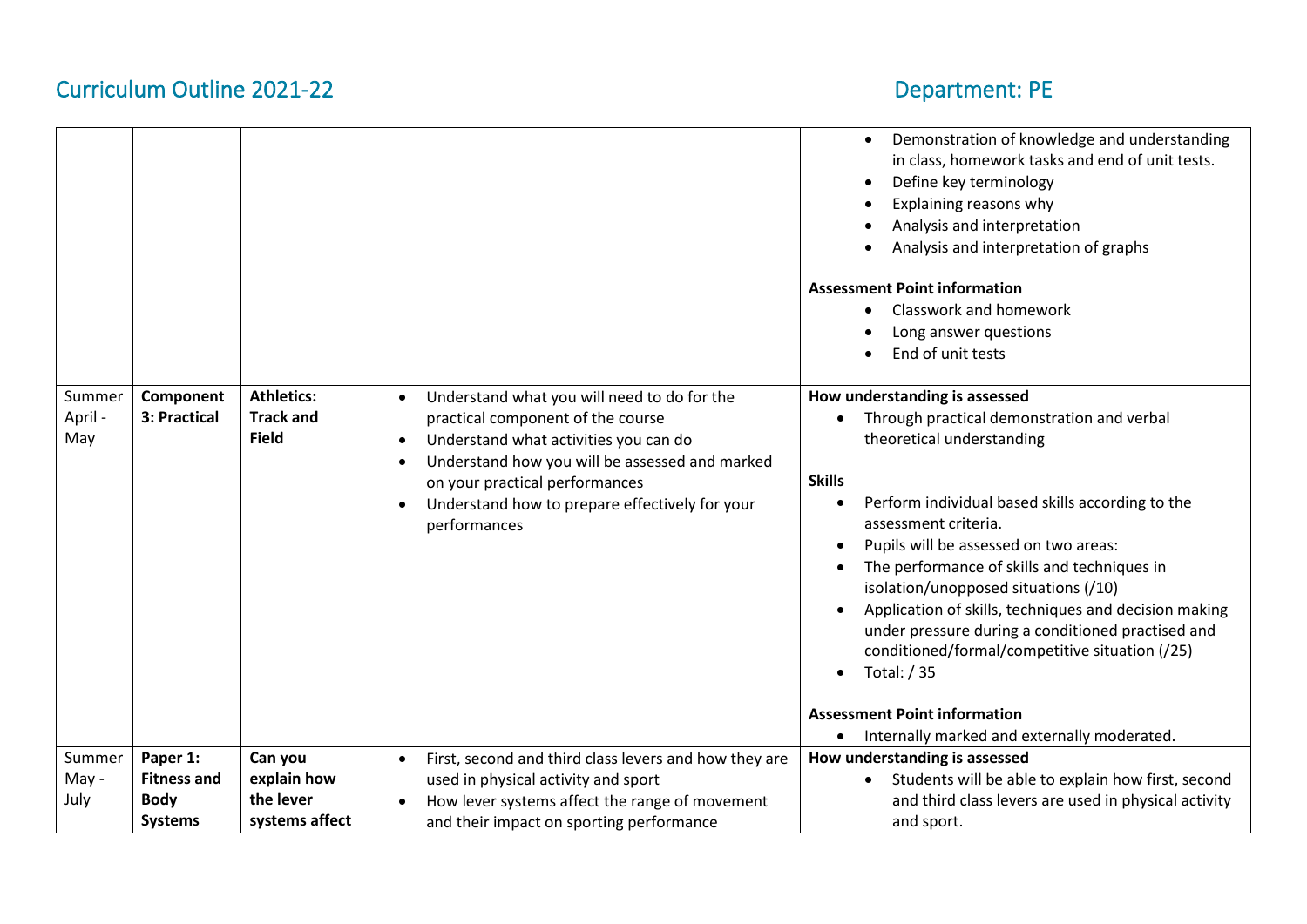|                        | <b>Movement</b><br><b>Analysis</b>                                                             | the<br>movement of<br>the body?                                                                                                         |                                                                                                                                                                                                                                                                                                                                                                                                                                  | Students will be able to use specific sporting<br>examples in exam style questions<br><b>Skills</b><br>Demonstration of knowledge and understanding<br>in class, homework tasks and end of unit tests.<br>Define key terminology<br>Explaining reasons why<br>Analysis and interpretation<br>Analysis and interpretation of graphs<br><b>Assessment Point information</b><br>Classwork and homework<br>Long answer questions<br>End of unit tests                                                                                                                                                               |
|------------------------|------------------------------------------------------------------------------------------------|-----------------------------------------------------------------------------------------------------------------------------------------|----------------------------------------------------------------------------------------------------------------------------------------------------------------------------------------------------------------------------------------------------------------------------------------------------------------------------------------------------------------------------------------------------------------------------------|-----------------------------------------------------------------------------------------------------------------------------------------------------------------------------------------------------------------------------------------------------------------------------------------------------------------------------------------------------------------------------------------------------------------------------------------------------------------------------------------------------------------------------------------------------------------------------------------------------------------|
| Summer<br>May-<br>June | Paper 2:<br><b>Health and</b><br>Performance<br>Socio-<br><b>Cultural</b><br><b>Influences</b> | Can you<br>explain the<br>different<br>socio-cultural<br>influences<br>affect<br>participation<br>in sport and<br>physical<br>activity? | Understand the impact that gender, age, socio-<br>economic group, ethnicity, disability, and the other<br>people's influence have on participation in sport<br>Understand how to interpret data in graphs about<br>participation rates<br>Understand how commercialisation and the media<br>affect sport, and their impact on those involved.<br>Understand trends in sport<br>Understand different types of sporting behaviour. | How understanding is assessed<br>Students will be able to explain the different<br>$\bullet$<br>socio-cultural influence that affect participation in<br>sport and physical activity<br>Students will be able to use specific sporting<br>examples in exam style questions<br><b>Skills</b><br>Demonstration of knowledge and understanding<br>in class, homework tasks and end of unit tests.<br>Define key terminology<br>Explaining reasons why<br>Analysis and interpretation<br>Analysis and interpretation of graphs<br><b>Assessment Point information</b><br><b>Classwork and homework</b><br>$\bullet$ |